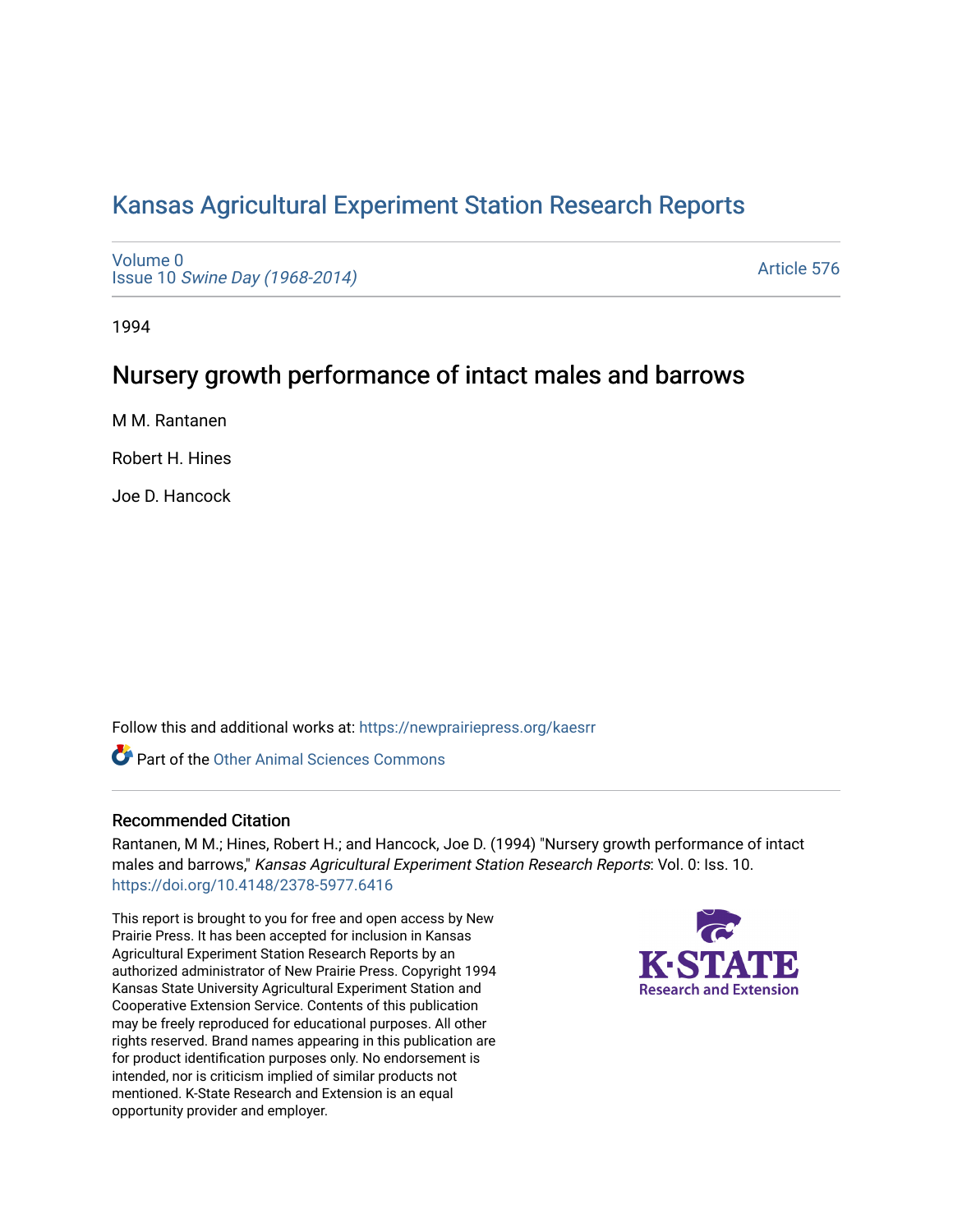## Nursery growth performance of intact males and barrows

### Abstract

A total of 100 weanling pigs with an average initial body wt of 11.8 lb and average age of 17 d was used in a 38-d growth assay to determine the effect of castration on growth performance of nursery pigs. All pigs were fed the same Phase I, II, and III diets formulated to 1.6, 1.4, and 1.35% lysine, respectively. Data indicated no differences in growth performance between intact males and barrows in the first 38 d postweaning (12 to 48 lb).; Swine Day, Manhattan, KS, November 17, 1994

## Keywords

Swine day, 1994; Kansas Agricultural Experiment Station contribution; no. 95-175-S; Report of progress (Kansas State University. Agricultural Experiment Station and Cooperative Extension Service); 717; Swine; Starter; Performance; Boars; Barrows

## Creative Commons License



This work is licensed under a [Creative Commons Attribution 4.0 License](https://creativecommons.org/licenses/by/4.0/).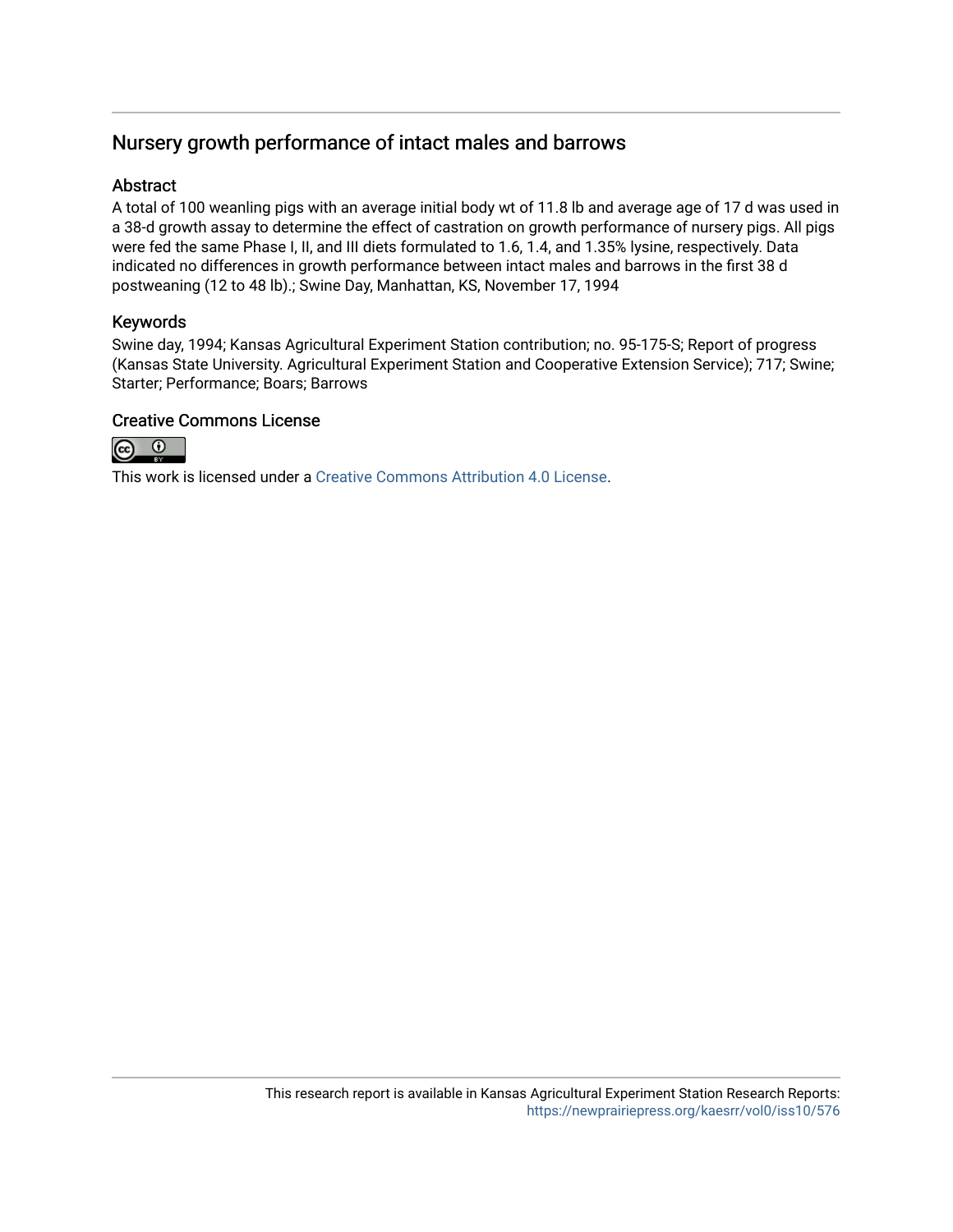#### **NURSERY GROWTH PERFORMANCE OF INTACT MALES AND BARROWS**

M. M. Rantanen, R. H. Hines, and J. D. Hancock

#### **Summary**

A total of 100 weanling pigs with an average initial body wt of 11.8 lb and average age of 17 d was used in a 38-d growth assay to determine the effect of castration on growth performance of nursery pigs. All pigs were fed the same Phase I, II, and III diets formulated to 1.6, 1.4, and  $1.35\%$ lysine, respectively. Data indicated no differences in growth performance between intact males and barrows in the first 38 d postweaning  $(12 \text{ to } 48 \text{ lb}).$ 

(Key Words: Starter, Performance, Boars, Barrows.)

#### **Introduction**

Intact males have greater average daily gain and are more feed efficient than barrows when fed in the finishing phase. The point at which these differences in performance begin is unclear. Therefore, the objective of this experiment was to determine if intact males have greater growth performance than barrows in the nursery phase.

#### **Procedures**

A total of 100 male pigs (initial body wt of  $11.8$  lb and an average age of  $17$  d) was used in a 38-d growth assay. Half of the pigs were castrated at 7 d of age. Pigs were allotted by weight, sexual condition, and ancestry, with five pigs per pen and 10 replicate pens per treatment. Intact males and barrows were housed in separate pens. At

the start of the experiment, all pigs were fed the same corn-soybean meal-based Phase I diet formulated to 1.6% lysine, .9% Ca, and .8% P with 20% dried whey, 5% dried skim milk, 1% fish meal, and 10% plasma protein. On d 10 postweaning, all pigs were switched to a corn-soybean meal-based Phase II diet formulated to 1.4% lysine, .9% Ca, and .8% P with 15% dried whey, 1.5% blood meal, and 3% fish meal. On d 24 postweaning, all pigs were switched to a corn-soybean meal Phase III diet formulated to 1.35% lysine, .9% Ca, and .8% P. All diets were fed in pelleted form.

Pigs were housed in 4-ft  $\times$  5-ft pens with woven-wire flooring. Room temperatures were 90, 87, 84, 80, and  $75^{\circ}$ F for weeks 1 to 5, respectively. Each pen had a self-feeder and a nipple waterer to allow ad libitum consumption of feed and water. The pigs and feeders were weighed on d 0, 10, 24, and 38 to determine average daily gain (ADG), average daily feed intake (ADFI), and feed/gain  $(F/G)$ .

#### **Results and Discussion**

Intact males and barrows had similar ADG and ADFI (Table 1). Although there were trends  $(P < .10)$  for differences in F/G, the differences were small and inconsistent (i.e., barrows were more efficient in Phase I and intact males were more efficient overall). In summary, castration had little effect on growth performance during the first 38 days postweaning.

he with d 2020 box 210 file hu